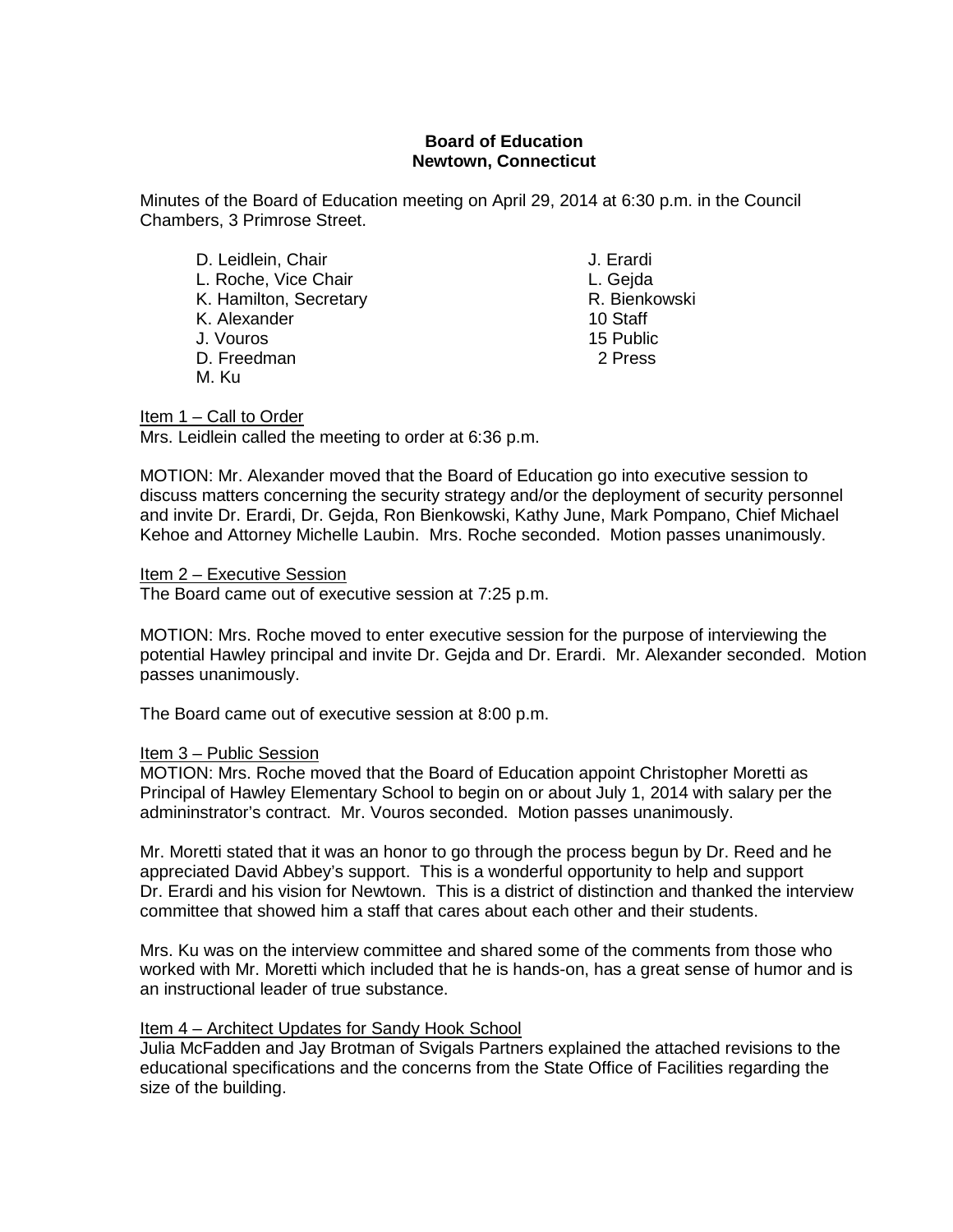Board of Education **-2-** April 29, 2014

A joint meeting with the Board of Education and Public Building and Site will be held on May 14 to review the plans.

Mr. Vouros asked if some of the archived art work could be used in the new school. Dr. Erardi stated that he met with Mrs. Llodra and Mrs. Hoerauf this afternoon and he was given a list of items to possibly use at the new school.

MOTION: Mr. Alexander moved that the Board of Education approve the Sandy Hook School project revised educational specifications. Ms. Hamilton seconded. Motion passes unanimously.

Item 5 – Public Participation - none MOTION: Mr. Alexander moved to adjourn. Mr. Freedman seconded. Motion passes unanimously.

Item 6 - Adjournment The meeting adjourned at 9:10 p.m.

Respectfully submitted:

 Kathy Hamilton **Secretary** 

\_\_\_\_\_\_\_\_\_\_\_\_\_\_\_\_\_\_\_\_\_\_\_\_\_\_\_\_\_\_\_\_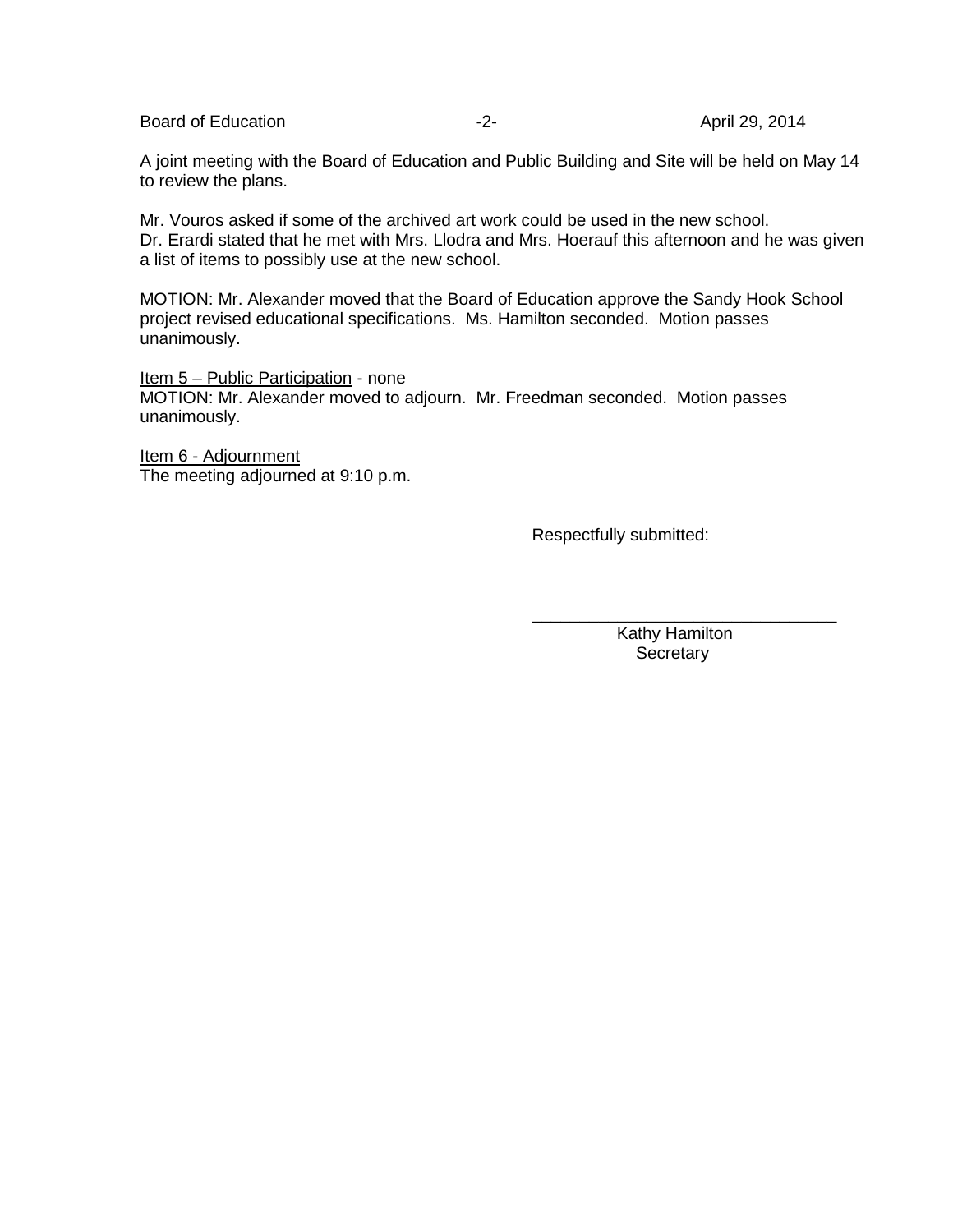### MEMORANDUM Job # 1360.00

| Project: | Sandy Hook School                                     |  |  |  |
|----------|-------------------------------------------------------|--|--|--|
| Subject: | <b>Revisions to the Educational Specifications</b>    |  |  |  |
| Date:    | April 23, 2014                                        |  |  |  |
| To:      | Dr. Joseph Erardi                                     |  |  |  |
| From:    | Julia McFadden                                        |  |  |  |
| Cc:      | Geralyn Hoerauf, Diversified Project Management (DPM) |  |  |  |

As you know, over the past three to four weeks we have been working with yourself, Interim Superintendent Dr. John Reed, Sandy Hook School Principal Kathy Gombos, and Director of Pupil Services Julie Haggard to clarify programmatic requirements for the new school. We have also had a number of meetings with the state Office of School Facilities in regards to the parameters of the grant, including the size of the school. This memorandum serves to apprise you of the concerns that the design team has addressed during the past month in response to the aforementioned conversations and meetings. Some of these issues may require that we amend the Educational Specifications that the Newtown Board of Education approved on December 23, 2013.

We will make reference to the following documents:

*Original* Educational Specifications (OED) – dated June 25, 2013 *–* submitted to the State for the grant application *Revised* Educational Specifications (RED) – dated December 23, 2013

### OVERALL BUILDING SIZE

In recent meetings with the state Office of School Facilities, they expressed concern over the size of the proposed building. The grant defines the size of the building as the area to the inside of the exterior walls. In planning a new school, this area is projected through a tabulation of every programmatic area and then multiplying the result by a Gross Square Foot (GSF) factor to account for entries, vestibules, corridors, stairs, elevator, mechanical shafts and the interior walls between spaces. Depending on the design and layout of the building, the actual area for these interstitial spaces may vary.

The RED indicated a GSF factor of 1.20, which we have now found was far too optimistic to address current security concerns for corridor and vestibule sizes, the need for thicker interior walls, and to account for the egress stairs and elevator required in a 2-story school. Indeed, when we cross referenced the former school, it's GSF factor came to 1.24. Thus, we recommend that the Ed Spec be revised to increase the projected GSF factor to 1.34, which is consistent with current industry standards which can go as high as 1.42. This changes the projected Gross Area of the school from 72,408 SF to 78,457 SF. See the chart below.

#### ENROLLMENT

The proposed enrollment of the school was stated as:

OED - approximately 500 students

RED - 524 students

Through discussions with Julie Haggard, it was clarified that the Preschool program is currently structured to accommodate a maximum of 14 students per classroom. This would reduce the overall population to 506 students as outlined below.

|                 | RED student population: |     | Proposed student population: |     |  |
|-----------------|-------------------------|-----|------------------------------|-----|--|
| Pre-K           | 3 classes of 20         | 60  | 3 classes of 14<br>Pre-K     | 42  |  |
| ĸ               | 4 classes of 20         | 80  | no change                    |     |  |
| $1$ st          | 4 classes of 24         | 96  | no change                    |     |  |
| 2 <sub>nd</sub> | 4 classes of 24         | 96  | no change                    |     |  |
| 3 <sup>rd</sup> | 4 classes of 24         | 96  | no change                    |     |  |
| 4 <sup>th</sup> | 4 classes of 24         | 96  | no change                    |     |  |
|                 | TOTAL                   | 524 | TOTAL                        | 506 |  |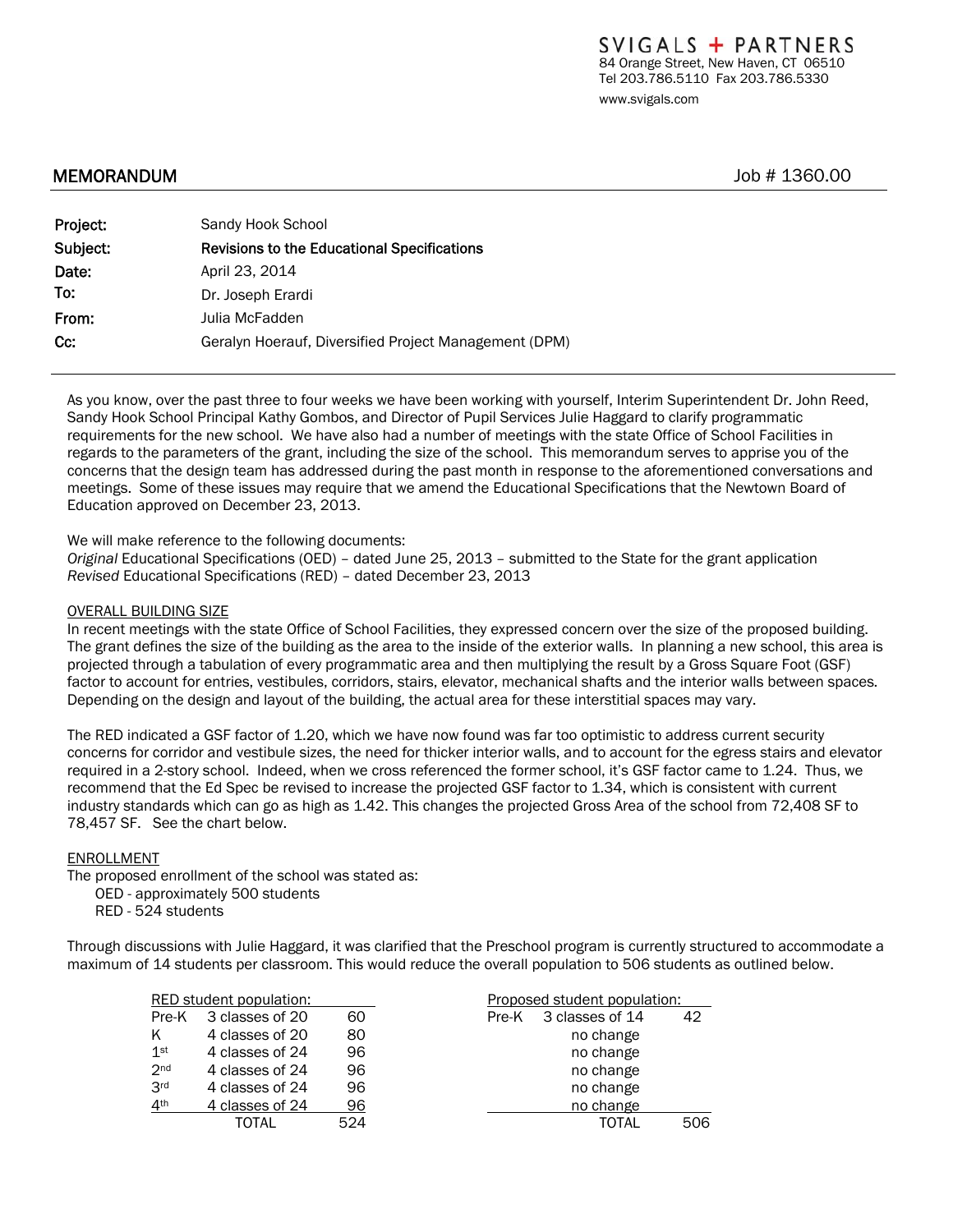### PROGRAM

As noted above, we reviewed program elements to confirm assumptions and try to eliminate any non-essential spaces to target a reduction in overall building size, both to address the State's concerns with the grant, but also to be efficient with the budget. We discovered the following program areas could be altered:

- 1. Gymnasium bleacher area: The RED indicated a bleacher area of 500 SF. After review, it was confirmed that other Newtown Elementary schools do not have bleacher areas. Thus, we recommend the bleacher area is eliminated.
- 2. Gymnasium size: The RED indicated an elementary sized gymnasium of 4600 SF. We are able to provide an elementary sized gymnasium, but reduce the perimeter area, for a target of 4200 SF.
- 3. Leadership Office The RED indicated a Leadership Office located in the Main administration office. Upon review, it was determined that the Leadership Office has been provided when the school did not have a dedicated Assistant Principal and a teacher was selected to serve in an administrative capacity. The school will now have a dedicated Assistant Principal, so the additional Leadership office will not be needed. Dr. Gombos also indicated that if this position did continue for a few more years, that a temporary office could be accommodated using one of the storage rooms or small conference rooms. However, there should not be any long term need for this office.
- 4. Pre-school classroom size -- With the reduction in enrollment from 20 students per class to 14 students, the size of the Pre-K classroom can be reduced from a target of 1000 SF to approximately 700 SF.
- 5. Pre-K OT/PT room Upon review, it was realized that the Pre-K program cannot share the one OT/PT room that had been indicated in the RED; instead it needs it's own dedicated OT/PT room because they have special equipment needs. So, Julie Haggard advised adding a 700 SF room with 60 SF toilet room.
- 6. Pre-K support spaces The RED indicated 3 support spaces: coordinator office, conference room, and quiet room. Upon review, it was clarified that instead they want these 3 rooms to be an office, a storage room, and a speech room.
- 7. Second Computer Classroom The RED indicated a standard computer classroom, plus a second computer classroom adjacent to the Media Center. Upon review, it was determined that this second computer classroom was not necessary, and had been an optional enhancement if feasible with the budget. In fact, the OED did not have this second computer classroom, it was incorporated into the RED through our interview process with staff. The second computer classroom would have provided for a dedicated space to conduct the standardized testing that occurs 3 to 4 times a year, but it was determined that wasn't sufficient rationale to have a dedicated space all year round for this purpose, especially when we can provide for laptop carts to allow testing to occur in other spaces during the times needed.
- 8.  $4<sup>th</sup>$  grade lockers The RED specified lockers in the corridor for the  $4<sup>th</sup>$  grade. Upon review, it was determined that providing cubbies within the classroom, like all other grade levels, would allow the greatest flexibility in assigning classrooms to various grade levels, especially as the grade configuration may fluctuate with enrollment.

Summary of programmatic changes:

| <b>RED Program Total (Net SF Area)</b>   | 60,340 SF |
|------------------------------------------|-----------|
| Bleacher area eliminated                 | $-500$    |
| Gym size reduced                         | -400      |
| Leadership Office eliminated             | -150      |
| Pre-K classrooms reduced in size         | $-900$    |
| Pre-K support space re-named             | no change |
| Pre-K OT/PT room added                   | 760       |
| 2 <sup>nd</sup> Computer Lab eliminated  | $-700$    |
| 4 <sup>th</sup> grade lockers eliminated | no change |
| Mathematical error in RED chart          | 100       |
| <b>Revised Program Total</b>             | 58.550 SF |